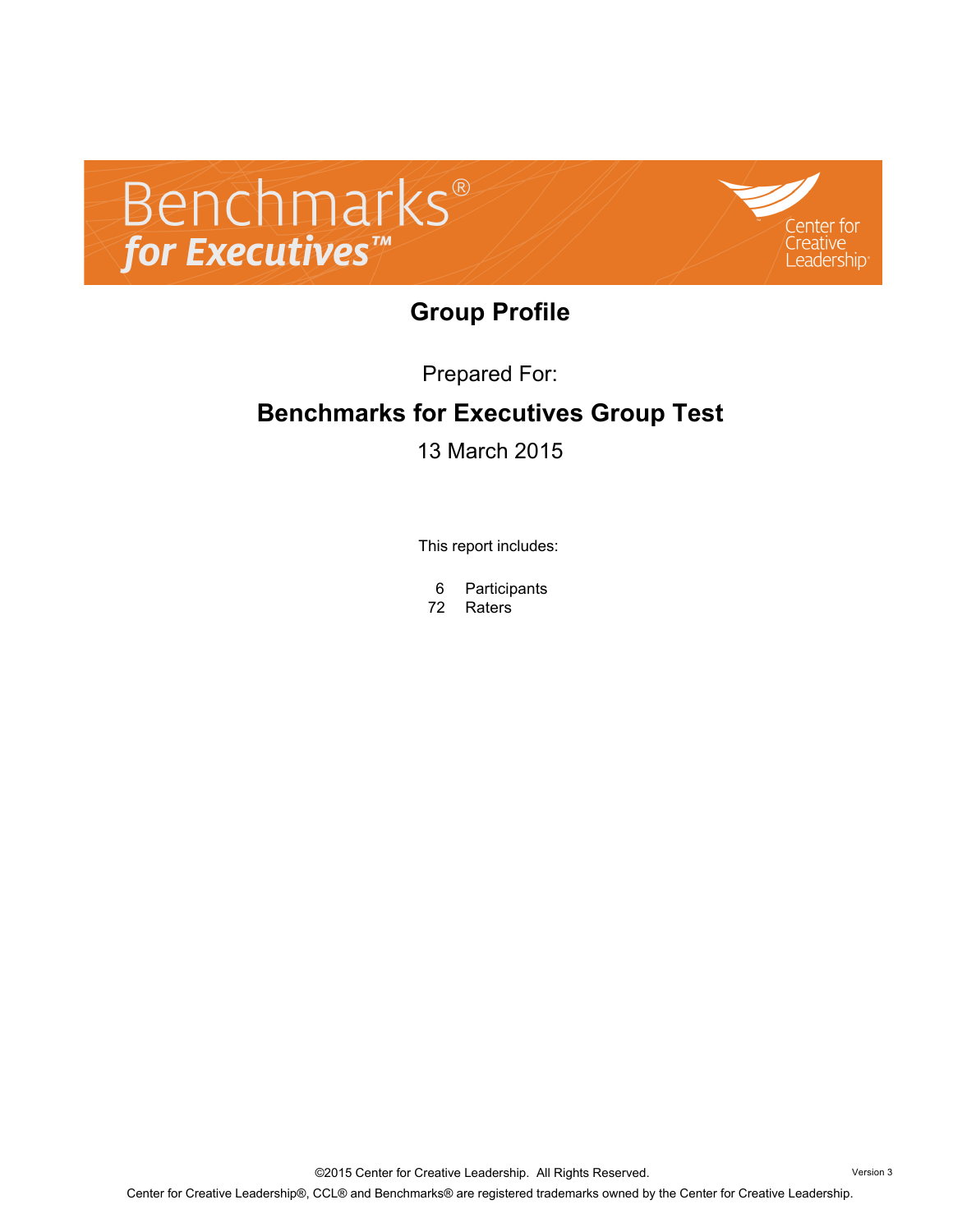The Center for Creative Leadership gratefully acknowledges the contribution of the following individuals whose work and dedication made Benchmarks for Executives possible:

| <b>Lead Contributors</b> | Jean Brittain Leslie<br>Braxton W. Walker<br>Dawn C. Barts |
|--------------------------|------------------------------------------------------------|
| Contributors             | Craig Chappelow<br>Nancy Staley                            |

To cite from this report, please use the following as your reference.

Leslie, Jean Brittain, Walker, Braxton W., & Barts, Dawn C. (2015) Benchmarks® for Executives™ Group Profile. Greensboro, NC: Center for Creative Leadership.

Copyright ©2015 Center for Creative Leadership. All Rights Reserved.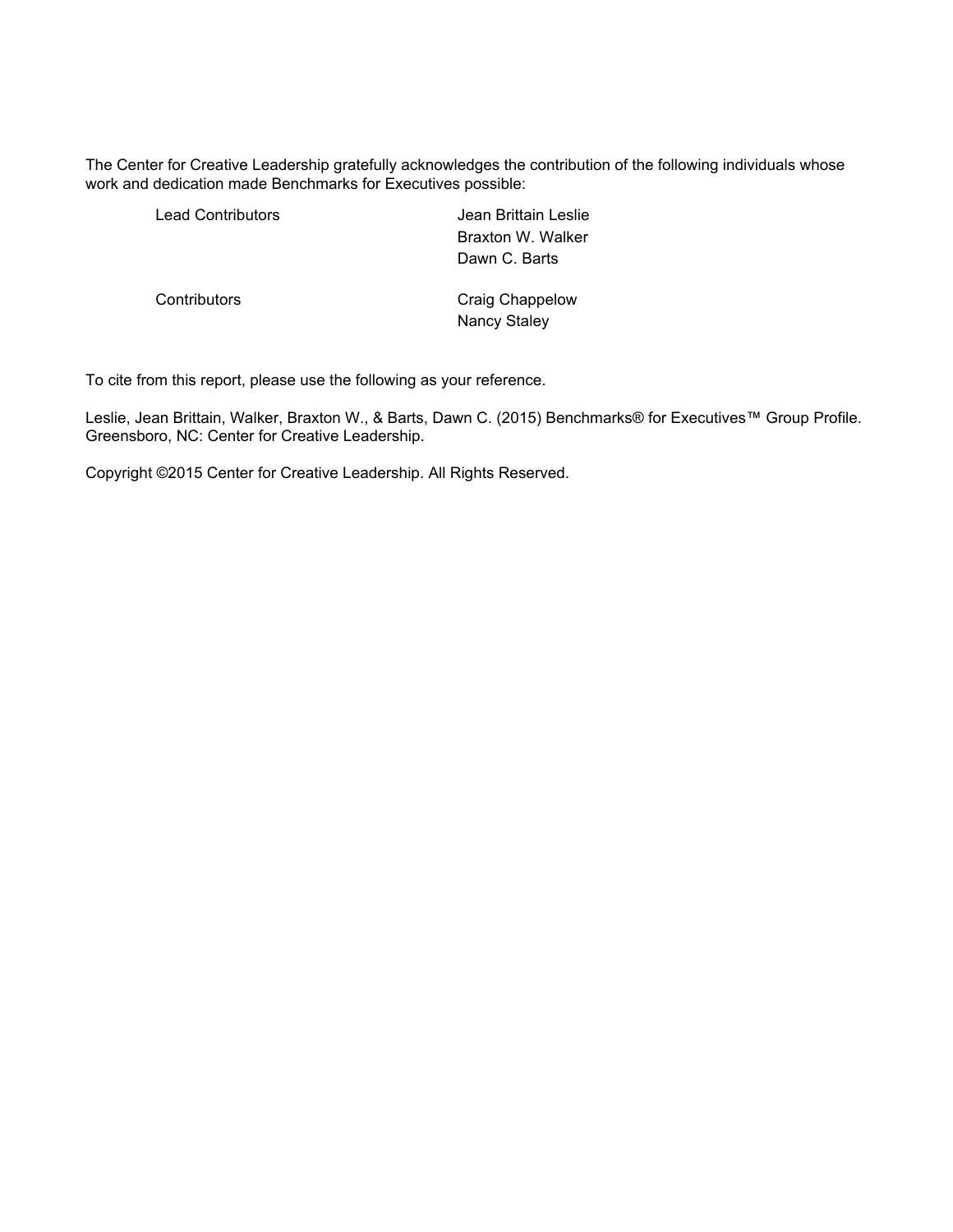### **Purpose and Overview**

This Benchmarks for Executives group profile is an aggregated summary of the data from a group of individual feedback reports. In this group profile, Self represents all the participants in this group and All Raters includes everyone who submitted a survey except Self.

The group profile can be used to:

- Identify group strengths and development needs,
- Begin discussions about the impact of these strengths and development needs on the organization,
- Rank the importance of leadership competencies within the organization,
- Inform training and development plans,
- Provide a normative comparison to other groups, and
- Help individual participants compare their scores to those of the group.

#### **Group Profile Contents:**

#### **Overall Group Performance and Importance Rankings**

Provides the broadest view of the group's feedback using All Raters data. Contrasts average competency scores with importance for success rankings.

#### **Strengths and Development Needs**

Displays the average scores of the competencies by rater group.

#### **Importance for Success**

Shows how often each competency was rated as most important for success by rater group.

#### **Highest and Lowest Rated Items by Rater Group**

Lists the five highest and five lowest rated items by rater group.

#### **Greatest Differences Between All Raters and Self Scores**

Two tables that show the 15 items with greatest discrepancy between Self and All Raters scores.

#### **Normative Comparison**

Contrasts the group's competency scores with a similar group.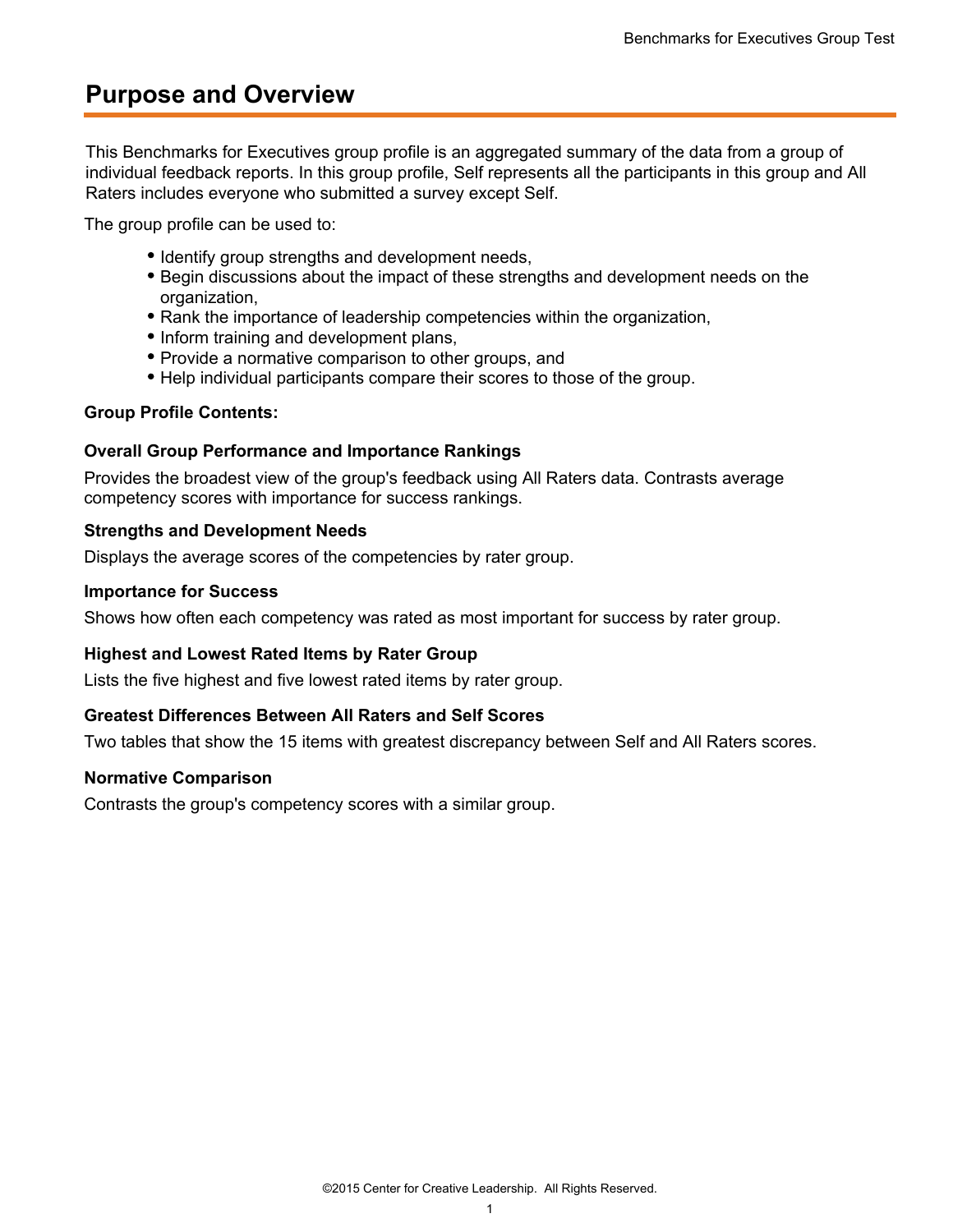### **Purpose and Overview**

### **Group Profile Legend:**

### **Competency Response Scale**

- $1 =$  Deficient
- 2 = Marginally Effective
- 3 = Effective
- 4 = Highly Effective
- 5 = Exceptional
- DK = Don't Know/Not Applicable

#### **Importance for Success**

Participants and raters selected the five (5) competencies most important for success in the participants' organization.

### **Rater Groups**

Self = all of the participants in this group All Raters = all respondents combined (boss, board members, peers, direct reports, and others) Boss = all of the bosses in this group Board Members = all of the board members in this group Peers = all of the peers in this group Direct Reports = all of the direct reports in this group

Others = all of the others in this group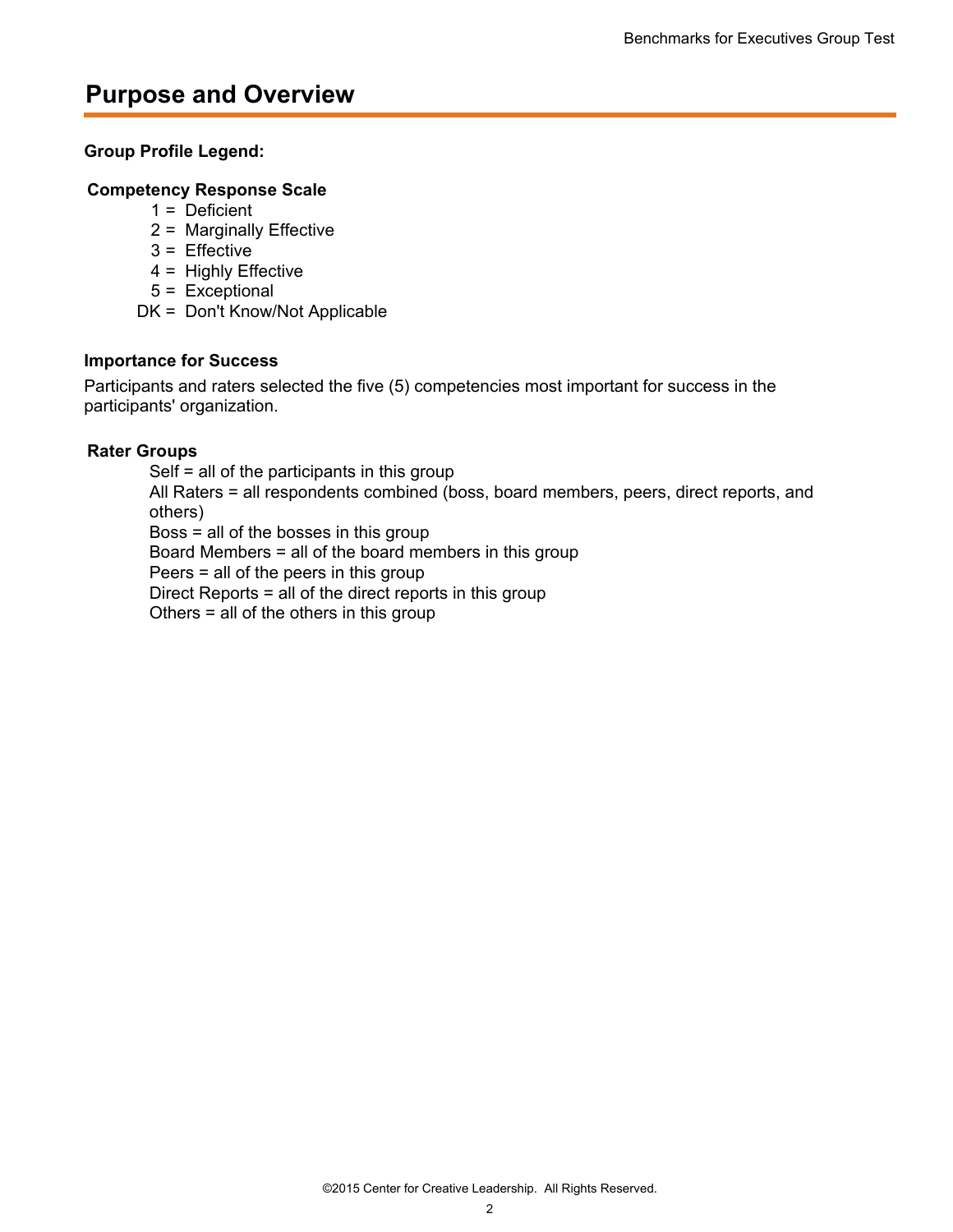### **Overall Group Performance and Importance Rankings**

This table contrasts the group's performance by competency with importance rankings. Group performance is sorted by average competency scores for All Raters. The importance column ranks each competency based on how often it was selected as one of the five most important competencies for success in the participants' organization (e.g. the competency ranked "1" was selected most often). Note that "n=" identifies the number of raters who responded.

| <b>Competencies</b>         | <b>All Raters</b><br><b>Competency</b><br><b>Scores</b><br>$n = 72$ | <b>All Raters</b><br><b>Importance</b><br><b>Rankings</b><br>$n = 72$ |
|-----------------------------|---------------------------------------------------------------------|-----------------------------------------------------------------------|
| <b>Results orientation</b>  | 3.96                                                                | 16                                                                    |
| Courage                     | 3.94                                                                | 4                                                                     |
| Learning from experience    | 3.94                                                                | 12                                                                    |
| Developing and empowering   | 3.91                                                                | 9                                                                     |
| Inspiring commitment        | 3.90                                                                | 3                                                                     |
| Leveraging differences      | 3.90                                                                | 12                                                                    |
| Executive image             | 3.89                                                                |                                                                       |
| Forging synergy             | 3.88                                                                | $\overline{4}$                                                        |
| <b>Business perspective</b> | $\overline{2}$<br>3.87                                              |                                                                       |
| Strategic planning          | 3.86                                                                | 1                                                                     |
| Interpersonal savvy         | 3.85                                                                | 6                                                                     |
| Credibility                 | 3.85                                                                | 6                                                                     |
| Leading change              | 3.84                                                                | 15                                                                    |
| Sound judgment              | 3.82                                                                | 9                                                                     |
| Communicating effectively   | 3.79                                                                | 11                                                                    |
| Global awareness            | 3.79                                                                | 14                                                                    |

- What are this group's strengths?
- What does this group need to improve upon?
- How well do this group's competency scores align with the importance rankings?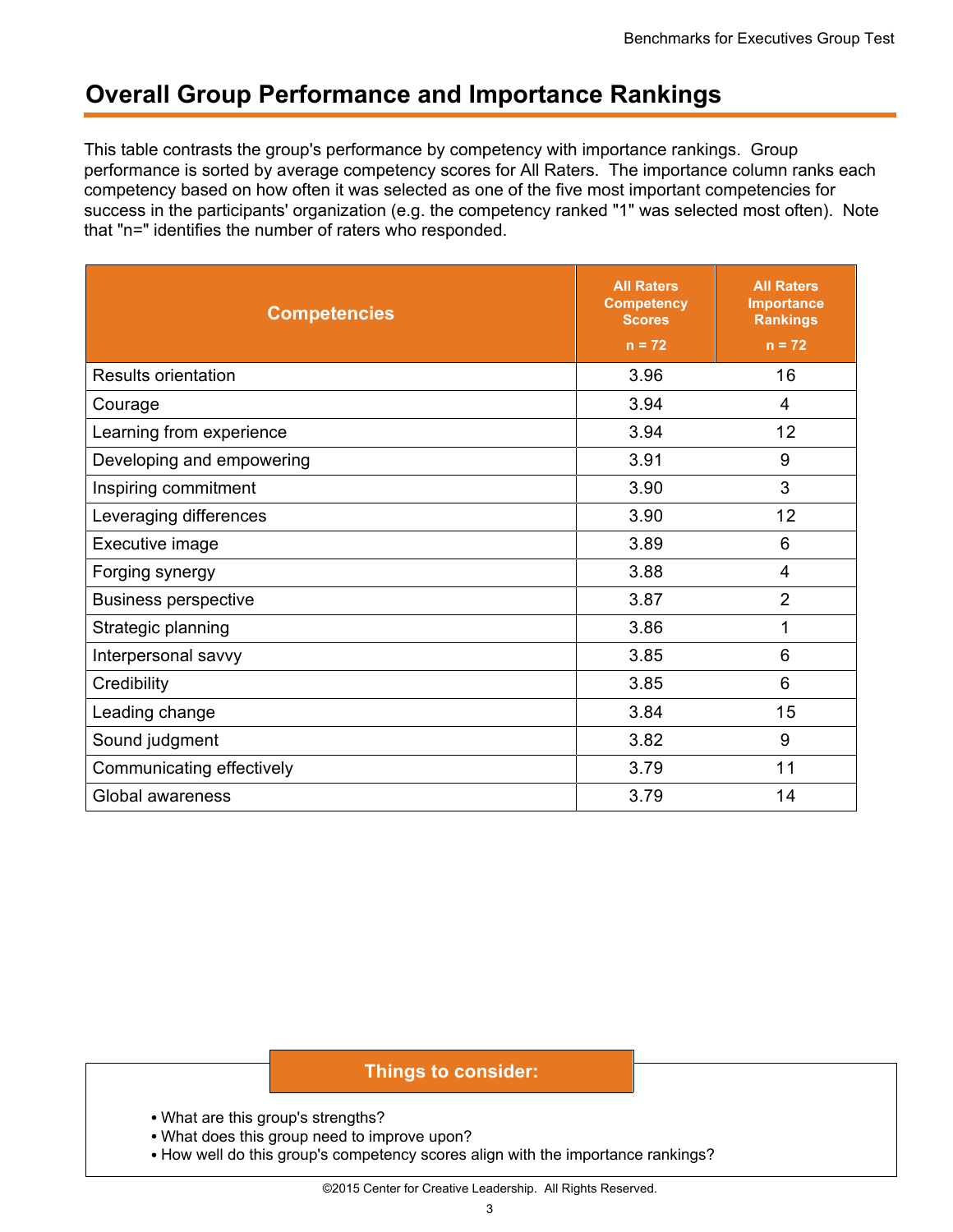### **Strengths and Development Needs**

This detailed table presents the group's average competency scores, by rater group. The competencies in this table are shown in the same order as seen in participants' individual feedback reports.

| <b>Competencies</b>         | <b>All Raters</b><br>$n=72$ | <b>Boss</b><br>$n=6$ | <b>Board</b><br><b>Members</b><br>$n=12$ | <b>Peers</b><br>$n=20$ | <b>Direct</b><br><b>Reports</b><br>$n=24$ | <b>Others</b><br>$n=10$ | <b>Self</b><br>$n=6$ |
|-----------------------------|-----------------------------|----------------------|------------------------------------------|------------------------|-------------------------------------------|-------------------------|----------------------|
| Sound judgment              | 3.82                        | 3.94                 | 4.11                                     | 3.65                   | 3.67                                      | 4.13                    | 4.28                 |
| Strategic planning          | 3.86                        | 4.05                 | 4.05                                     | 3.76                   | 3.71                                      | 4.06                    | 4.33                 |
| Leading change              | 3.84                        | 4.07                 | 4.17                                     | 3.80                   | 3.70                                      | 3.72                    | 4.40                 |
| <b>Results orientation</b>  | 3.96                        | 4.22                 | 4.22                                     | 3.90                   | 3.74                                      | 4.17                    | 4.33                 |
| Global awareness            | 3.79                        | 3.93                 | 4.10                                     | 3.64                   | 3.68                                      | 3.88                    | 4.33                 |
| <b>Business perspective</b> | 3.87                        | 4.00                 | 4.10                                     | 3.80                   | 3.70                                      | 4.04                    | 4.27                 |
| Inspiring commitment        | 3.90                        | 4.20                 | 4.23                                     | 3.88                   | 3.60                                      | 4.08                    | 4.40                 |
| Forging synergy             | 3.88                        | 4.11                 | 4.22                                     | 3.70                   | 3.74                                      | 4.00                    | 4.33                 |
| Developing and empowering   | 3.91                        | 4.06                 | 4.14                                     | 3.85                   | 3.82                                      | 3.90                    | 4.33                 |
| Leveraging differences      | 3.90                        | 4.20                 | 4.20                                     | 3.80                   | 3.67                                      | 4.12                    | 4.33                 |
| Communicating effectively   | 3.79                        | 3.94                 | 4.11                                     | 3.65                   | 3.67                                      | 3.90                    | 4.28                 |
| Interpersonal savvy         | 3.85                        | 4.10                 | 4.12                                     | 3.80                   | 3.67                                      | 3.94                    | 4.38                 |
| Courage                     | 3.94                        | 4.07                 | 4.17                                     | 3.80                   | 3.77                                      | 4.28                    | 4.33                 |
| Executive image             | 3.89                        | 4.13                 | 4.17                                     | 3.88                   | 3.83                                      | 3.60                    | 4.33                 |
| Learning from experience    | 3.94                        | 4.07                 | 4.20                                     | 3.80                   | 3.65                                      | 4.52                    | 4.33                 |
| Credibility                 | 3.85                        | 4.08                 | 4.15                                     | 3.75                   | 3.71                                      | 3.90                    | 4.33                 |

- What competencies are rated the highest (strengths)? Rated the lowest (development needs)?
- What are the benefits and costs associated with the top strengths?
- What are the implications of the development needs?
- What strengths might become weaknesses (e.g. extreme decisiveness may lead to arrogance)?
- Compare agreement across raters. What are the implications of agreement or disagreement?
- How do these strengths align with or support the organization's values and strategic direction?
- What is the greatest potential liability this profile presents for the organization?
- Question for each participant to consider: How do your individual competency scores compare to the group's scores?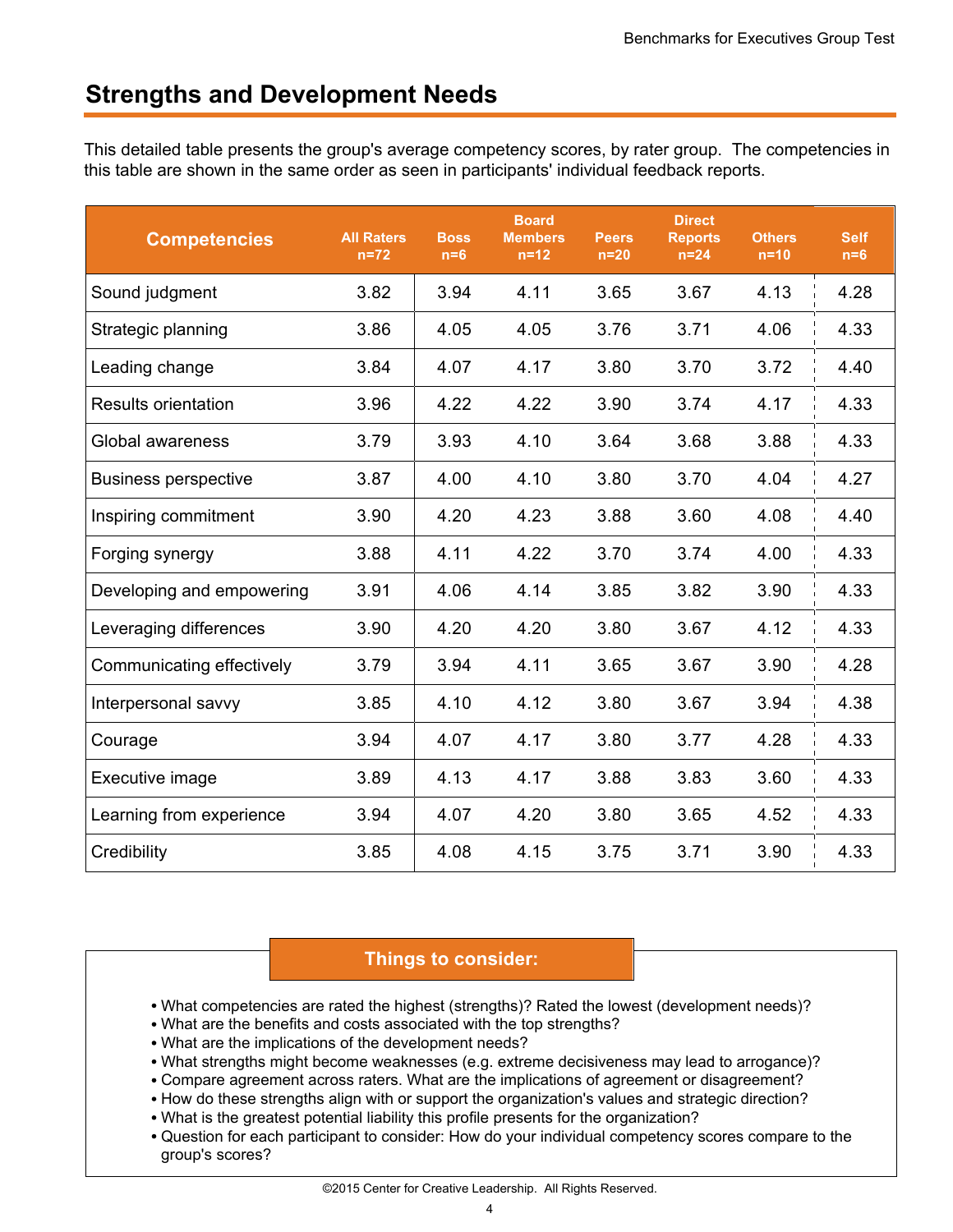### **Importance for Success**

This table shows responses to the question: "Which five competencies do you consider to be the most important for success in this person's organization?" The percentages are based on the number of participants and raters who selected that competency. **Highlighted** percentages indicate the competency was one of the 5 highest rated competencies for that rater group. The competencies in this table are shown in the same order as seen in participants' individual feedback reports.

| <b>Competencies</b>         | <b>All Raters</b><br>$n=72$ | <b>Boss</b><br>$n=6$ | <b>Board</b><br><b>Members</b><br>$n=12$ | <b>Peers</b><br>$n=20$ | <b>Direct</b><br><b>Reports</b><br>$n=24$ | <b>Others</b><br>$n=10$ | <b>Self</b><br>$n=6$ |
|-----------------------------|-----------------------------|----------------------|------------------------------------------|------------------------|-------------------------------------------|-------------------------|----------------------|
| Sound judgment              | 36%                         | $0\%$                | $0\%$                                    | 70%                    | 33%                                       | 40%                     | $0\%$                |
| Strategic planning          | 58%                         | 33%                  | 83%                                      | 70%                    | 42%                                       | 60%                     | 33%                  |
| Leading change              | 14%                         | 33%                  | 17%                                      | 30%                    | 0%                                        | 0%                      | 33%                  |
| <b>Results orientation</b>  | 11%                         | 33%                  | 0%                                       | $0\%$                  | 25%                                       | 0%                      | 33%                  |
| Global awareness            | 17%                         | 0%                   | 0%                                       | 0%                     | 33%                                       | 40%                     | 67%                  |
| <b>Business perspective</b> | 56%                         | 33%                  | 33%                                      | 30%                    | 75%                                       | 100%                    | 0%                   |
| Inspiring commitment        | 53%                         | $0\%$                | 50%                                      | 70%                    | 75%                                       | 0%                      | 33%                  |
| Forging synergy             | 44%                         | 67%                  | 17%                                      | 70%                    | 25%                                       | 60%                     | 33%                  |
| Developing and empowering   | 36%                         | 33%                  | 0%                                       | 40%                    | 67%                                       | 0%                      | 0%                   |
| Leveraging differences      | 19%                         | $0\%$                | 33%                                      | 30%                    | 0%                                        | 40%                     | 67%                  |
| Communicating effectively   | 25%                         | $0\%$                | $0\%$                                    | 30%                    | 33%                                       | 40%                     | $0\%$                |
| Interpersonal savvy         | 42%                         | 67%                  | 50%                                      | 30%                    | 33%                                       | 60%                     | 33%                  |
| Courage                     | 44%                         | $0\%$                | 17%                                      | 30%                    | 100%                                      | 0%                      | $0\%$                |
| Executive image             | 42%                         | 33%                  | 33%                                      | 40%                    | 42%                                       | 60%                     | 67%                  |
| Learning from experience    | 19%                         | 33%                  | 0%                                       | 40%                    | 0%                                        | 40%                     | $0\%$                |
| Credibility                 | 42%                         | 33%                  | 0%                                       | 70%                    | 42%                                       | 40%                     | 67%                  |

- What is the level of agreement across rater groups? What is the level of agreement within each rater group (column)? What are the implications of agreement or disagreement?
- Are the top rated competencies identified by All Raters consistent with the organization's values and strategic direction?
- Does this organization currently select or promote based upon these competencies?
- Examine the competencies ranked least important. How would you hope these rankings could change in the next 5 years?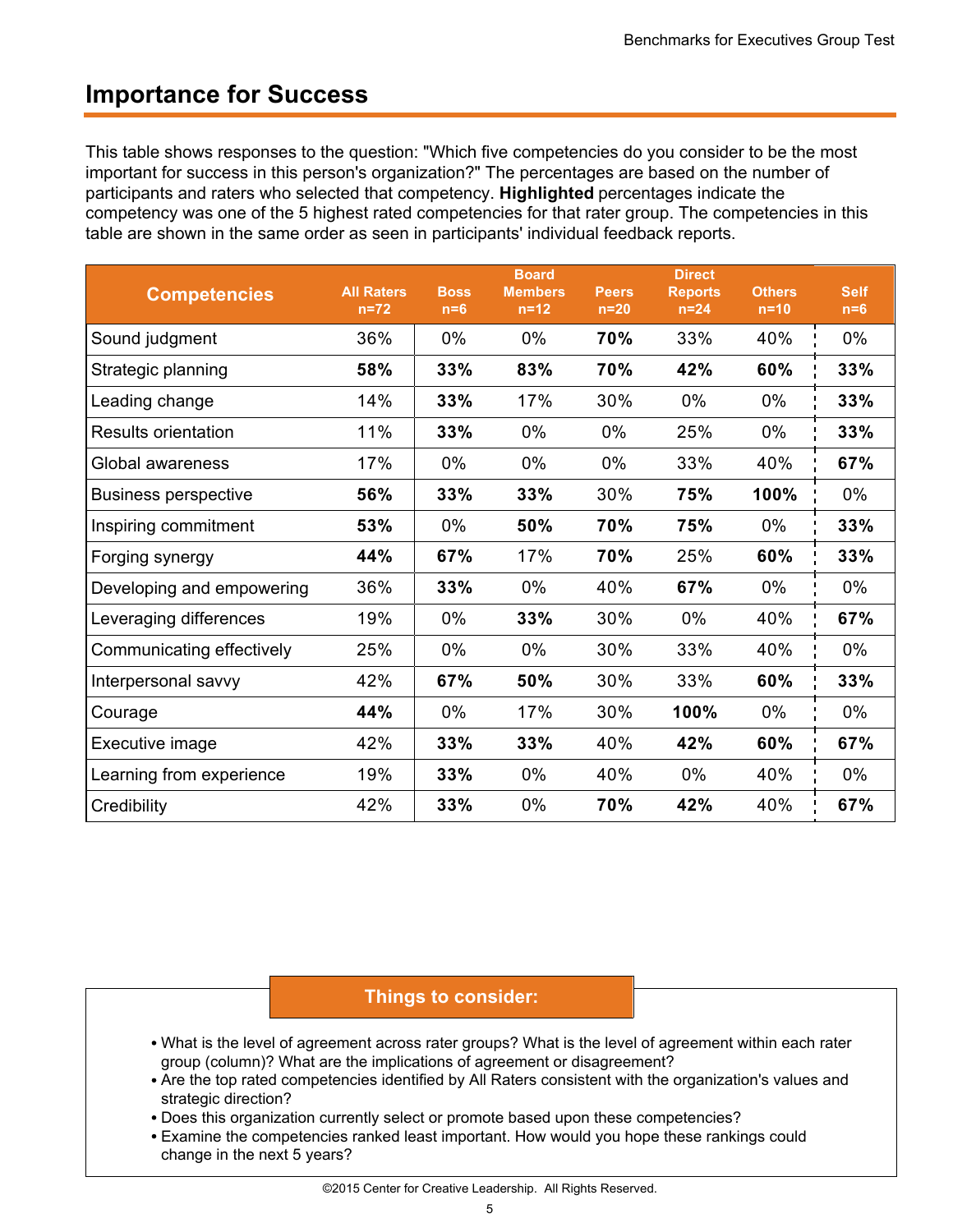### **Highest Rated Items by Rater Group**

The next two pages present the five highest rated items by rater group. The numbers in parentheses identify the specific item number as seen on the individual feedback reports.

| <b>All Raters</b>                                                                    | <b>Average Score</b> |
|--------------------------------------------------------------------------------------|----------------------|
| Hires people with a diversity of skills and backgrounds. (55)                        | 4.36                 |
| Rallies support throughout the organization to get things done. (35)                 | 4.33                 |
| Places ethical behavior above personal gain. (90)                                    | 4.31                 |
| Understands the perspectives of different functional areas in the organization. (30) | 4.25                 |
| Leverages the unique talents and viewpoints of others. (54)                          | 4.25                 |
| <b>Boss</b>                                                                          | <b>Average Score</b> |
| Acts with a sense of urgency. (24)                                                   | 5.00                 |
| Accurately differentiates between important and unimportant issues. (5)              | 4.67                 |
| Supports activities that position the business for the future. (15)                  | 4.67                 |
| Adapts behavior to fit different cultural norms. (29)                                | 4.67                 |
| Rallies support throughout the organization to get things done. (35)                 | 4.67                 |
|                                                                                      |                      |
| <b>Board Members</b>                                                                 | <b>Average Score</b> |
| Rallies support throughout the organization to get things done. (35)                 | 5.00                 |
| Changes behavior in response to feedback. (84)                                       | 5.00                 |
| Places ethical behavior above personal gain. (90)                                    | 5.00                 |
| Acts with a sense of urgency. (24)                                                   | 4.83                 |
| Understands the perspectives of different functional areas in the organization. (30) | 4.83                 |
| <b>Peers</b>                                                                         | <b>Average Score</b> |
| Readily grasps the crux of an issue despite having ambiguous information. (3)        | 4.40                 |
| Supports activities that position the business for the future. (15)                  | 4.40                 |
| Assigns clear accountability for important objectives. (19)                          | 4.40                 |
| Aligns organizational resources to accomplish key objectives. (23)                   | 4.40                 |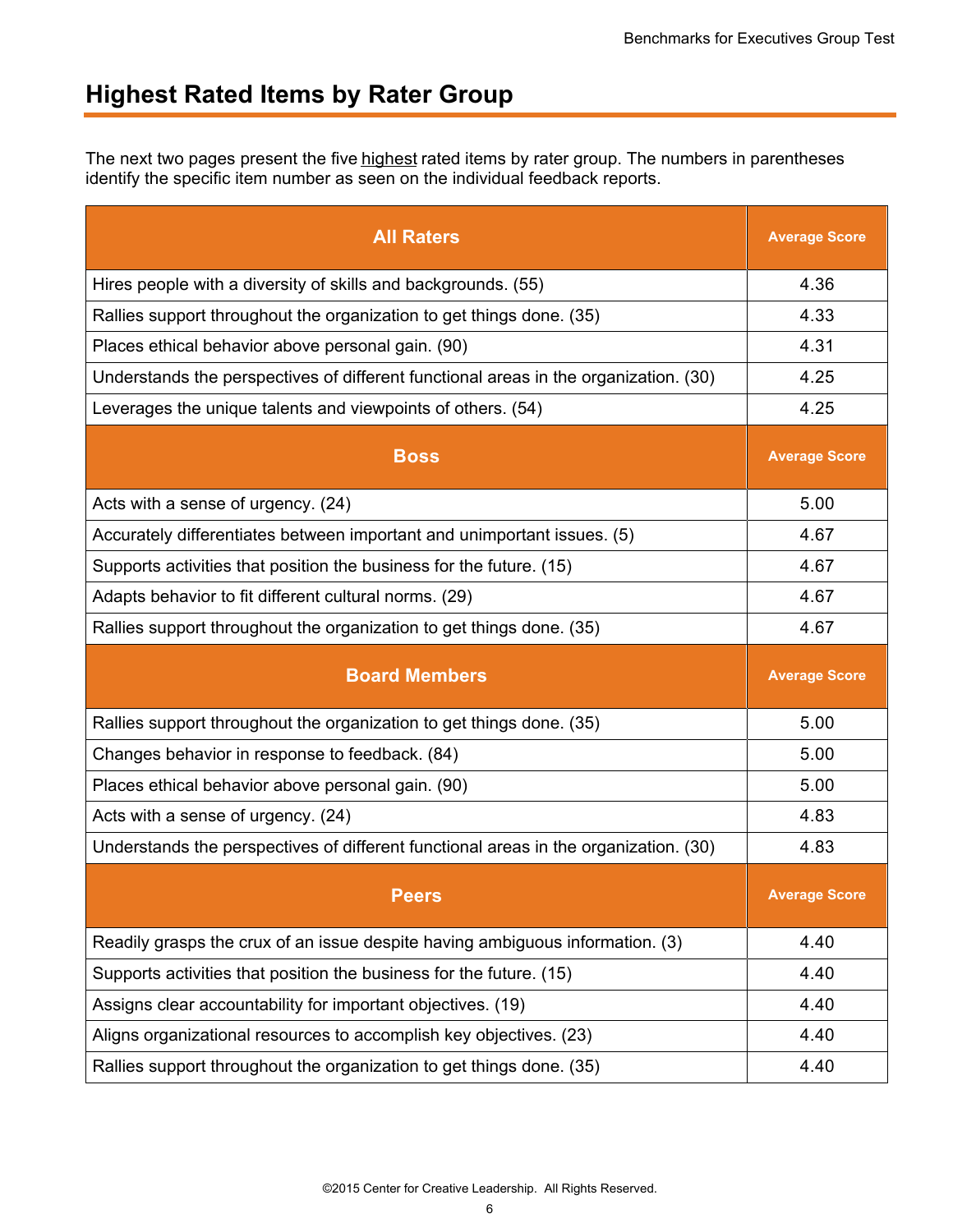# **Highest Rated Items by Rater Group**

| <b>Direct Reports</b>                                                | <b>Average Score</b> |
|----------------------------------------------------------------------|----------------------|
| Sees underlying concepts and patterns in complex situations. (1)     | 4.00                 |
| Develops solutions that effectively address underlying problems. (6) | 4.00                 |
| Regularly updates plans to reflect changing circumstances. (7)       | 4.00                 |
| Pushes the organization to adopt new initiatives. (16)               | 4.00                 |
| Assigns clear accountability for important objectives. (19)          | 4.00                 |
| <b>Others</b>                                                        | <b>Average Score</b> |
| Understands own weaknesses and how to compensate for them. (82)      | 5.00                 |
| Articulates wise, long-term objectives and strategies. (10)          | 4.80                 |
| Develops plans that contain contingencies for future changes. (12)   | 4.80                 |
| Leverages the unique talents and viewpoints of others. (54)          | 4.80                 |
| Perseveres in the face of problems and difficulties. (72)            | 4.80                 |
| <b>Self</b>                                                          | <b>Average Score</b> |
| Fosters a climate of experimentation. (18)                           | 5.00                 |
| Clearly conveys objectives, deadlines, and expectations. (21)        | 5.00                 |
| Seeks common ground in an effort to resolve conflicts. (42)          | 5.00                 |
| Translates his or her vision into realistic business strategies. (8) | 4.67                 |
| Supports activities that position the business for the future. (15)  | 4.67                 |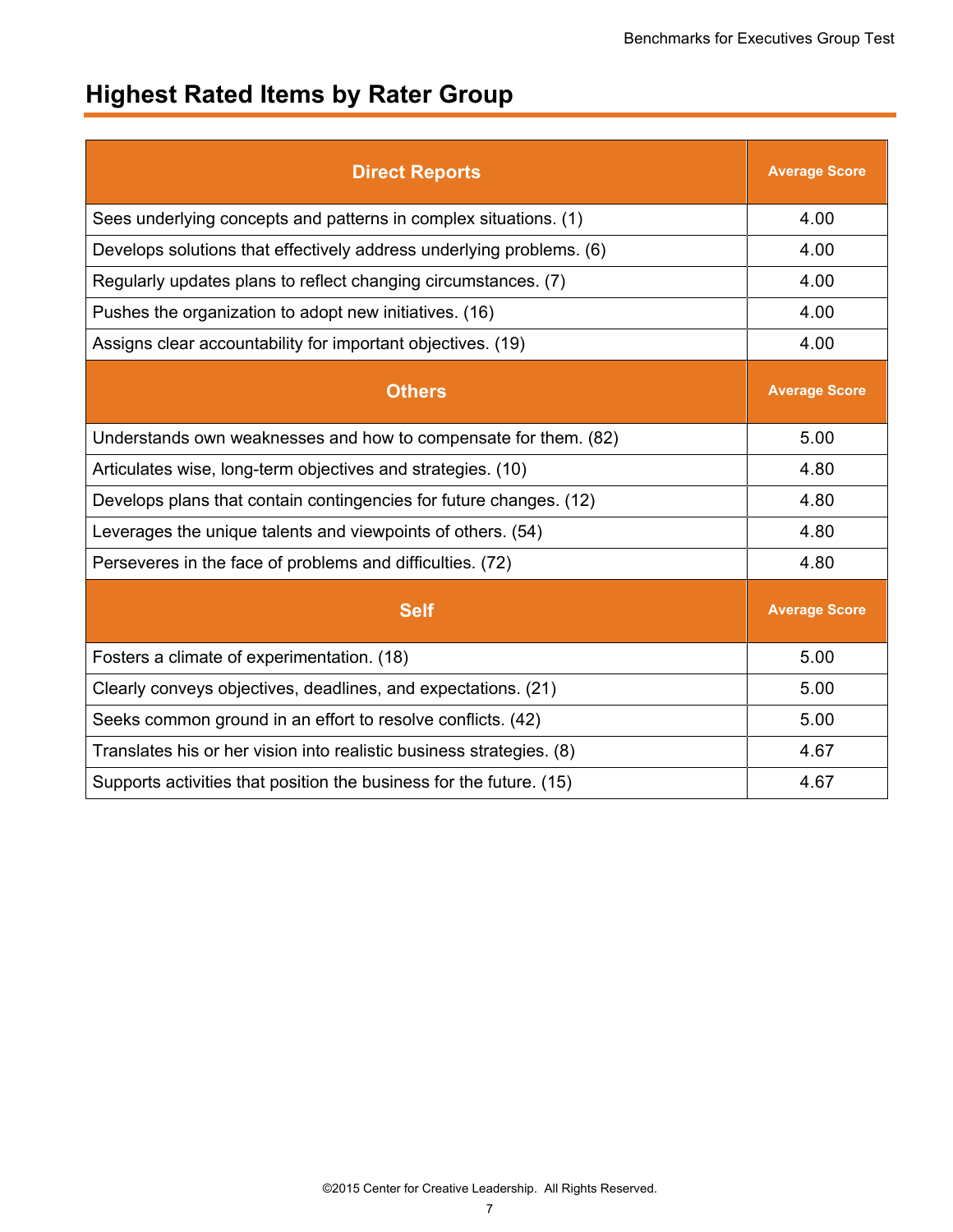### **Lowest Rated Items by Rater Group**

The next two pages present the five lowest rated items by rater group. The numbers in parentheses identify the specific item number as seen on the individual feedback reports.

| <b>All Raters</b>                                                          | <b>Average Score</b> |
|----------------------------------------------------------------------------|----------------------|
| Stays informed about the strategic moves of major competitors. (33)        | 3.47                 |
| Accepts responsibility for his or her problems. (81)                       | 3.47                 |
| Works well with people who differ in race, gender, culture, or age. (53)   | 3.50                 |
| Expresses ideas fluently and eloquently. (57)                              | 3.53                 |
| Conveys ideas through lively examples and images. (61)                     | 3.53                 |
| <b>Boss</b>                                                                | <b>Average Score</b> |
| Prevents unpleasant surprises by communicating important information. (58) | 3.00                 |
| Holds self accountable for meeting commitments. (22)                       | 3.33                 |
| Seeks opportunities to learn about different cultures and customs. (28)    | 3.33                 |
| Stays informed about the strategic moves of major competitors. (33)        | 3.33                 |
| Understands what motivates other people to perform at their best. (38)     | 3.33                 |
|                                                                            |                      |
| <b>Board Members</b>                                                       | <b>Average Score</b> |
| Prevents unpleasant surprises by communicating important information. (58) | 3.17                 |
| Tells the truth, not just what important constituents want to hear. (88)   | 3.17                 |
| Translates his or her vision into realistic business strategies. (8)       | 3.33                 |
| Seeks opportunities to learn about different cultures and customs. (28)    | 3.33                 |
| Stays informed about the strategic moves of major competitors. (33)        | 3.33                 |
| <b>Peers</b>                                                               | <b>Average Score</b> |
| Sees underlying concepts and patterns in complex situations. (1)           | 2.90                 |
| Offers novel ideas and perspectives. (17)                                  | 2.90                 |
| Clearly conveys objectives, deadlines, and expectations. (21)              | 2.90                 |
| Infuses the organization with a sense of purpose. (37)                     | 2.90                 |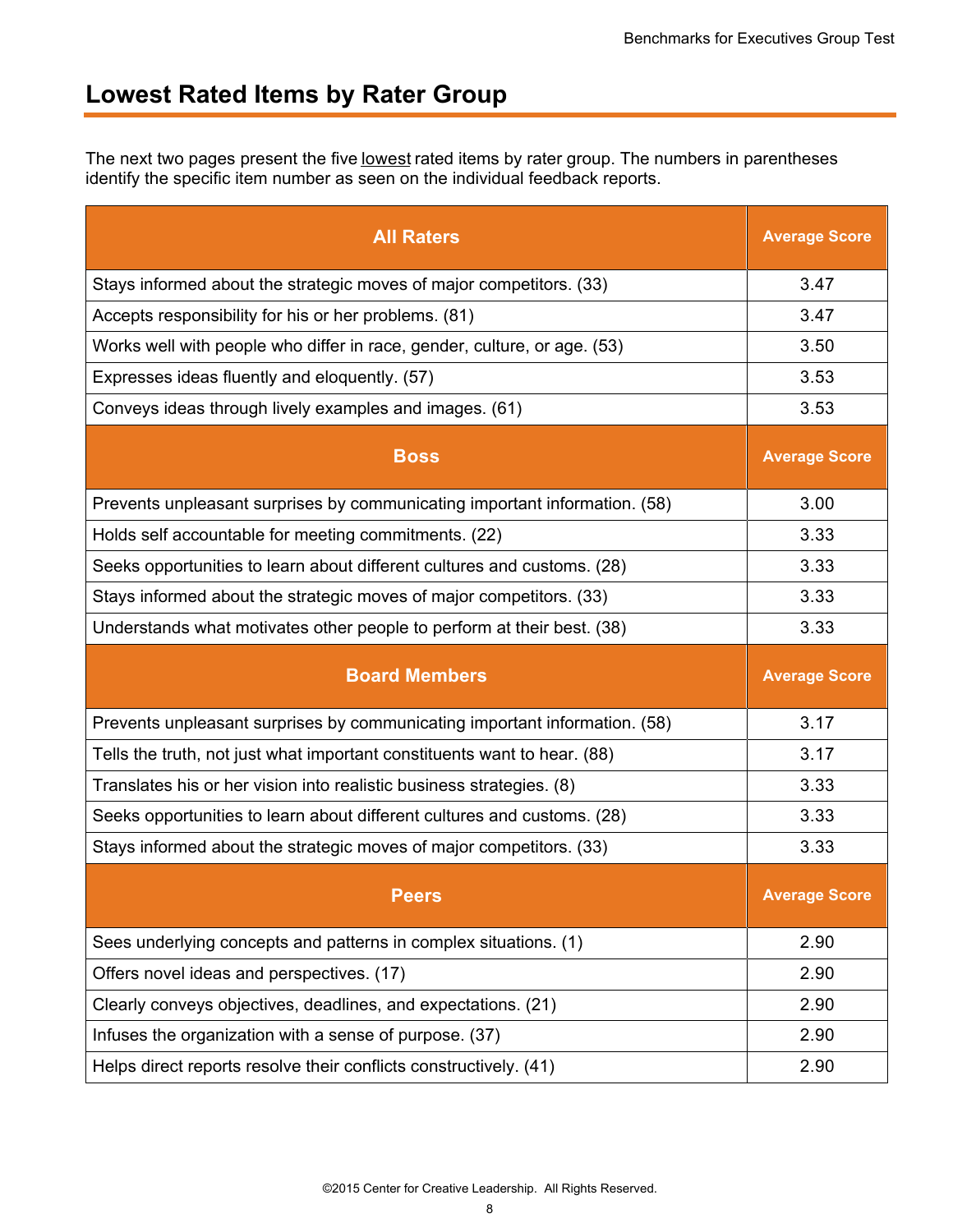# **Lowest Rated Items by Rater Group**

| <b>Direct Reports</b>                                                         | <b>Average Score</b> |
|-------------------------------------------------------------------------------|----------------------|
| Maintains smooth, effective working relationships. (45)                       | 3.00                 |
| Readily grasps the crux of an issue despite having ambiguous information. (3) | 3.25                 |
| Has a firm grasp of external conditions affecting the organization. (32)      | 3.25                 |
| Understands what motivates other people to perform at their best. (38)        | 3.25                 |
| Provides tangible rewards for significant organizational achievements. (39)   | 3.25                 |
| <b>Others</b>                                                                 | <b>Average Score</b> |
| Regularly updates plans to reflect changing circumstances. (7)                | 3.00                 |
| Through words and deeds encourages honesty throughout the organization. (86)  | 3.00                 |
| Develops solutions that effectively address underlying problems. (6)          | 3.20                 |
| Adjusts leadership style according to the demands of the situation. (68)      | 3.20                 |
| Commands attention and respect. (78)                                          | 3.20                 |
| <b>Self</b>                                                                   | <b>Average Score</b> |
| Offers novel ideas and perspectives. (17)                                     | 3.67                 |
| Helps direct reports resolve their conflicts constructively. (41)             | 3.67                 |
| Influences others without using formal authority. (65)                        | 3.67                 |
| Confronts conflicts promptly so they do not escalate. (73)                    | 3.67                 |
| Can be trusted to maintain confidentiality. (89)                              | 3.67                 |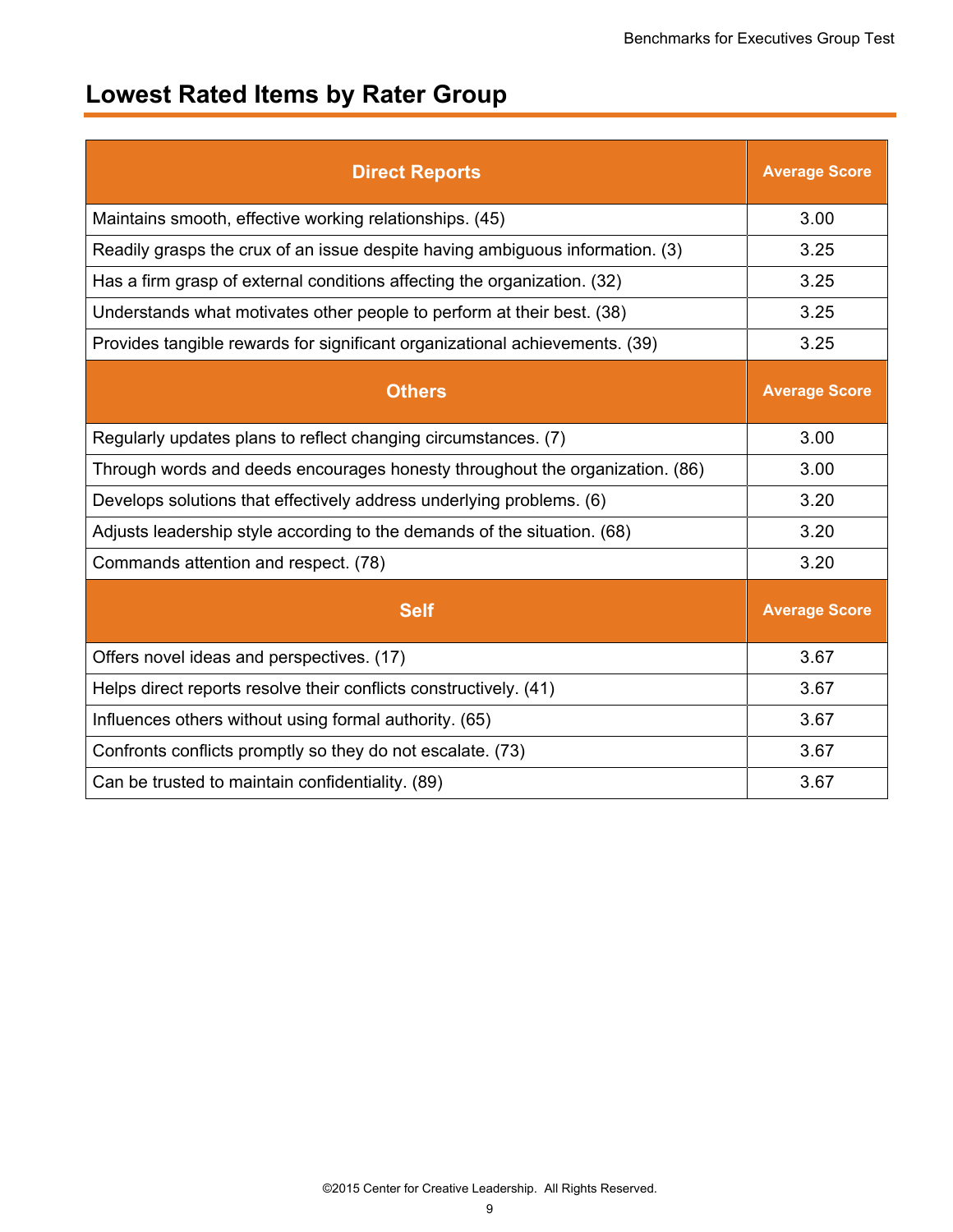## **Greatest Differences: Overrated By Self**

Listed below are (up to 15) items with a .5 or greater difference between high Self scores and low All Raters scores.

| <b>Items</b>                                                             | <b>All Raters</b> | <b>Self</b> |
|--------------------------------------------------------------------------|-------------------|-------------|
| Clearly conveys objectives, deadlines, and expectations. (21)            | 3.58              | 5.00        |
| Fosters a climate of experimentation. (18)                               | 3.78              | 5.00        |
| Works well with people who differ in race, gender, culture, or age. (53) | 3.50              | 4.67        |
| Maintains smooth, effective working relationships. (45)                  | 3.61              | 4.67        |
| Tells the truth, not just what important constituents want to hear. (88) | 3.61              | 4.67        |
| Seeks common ground in an effort to resolve conflicts. (42)              | 3.97              | 5.00        |
| Adapts readily to new situations. (77)                                   | 3.64              | 4.67        |
| Translates his or her vision into realistic business strategies. (8)     | 3.69              | 4.67        |
| Has a firm grasp of external conditions affecting the organization. (32) | 3.69              | 4.67        |
| Accurately senses when to give and take when negotiating. (69)           | 3.69              | 4.67        |
| Uses ethical considerations to guide decisions. (85)                     | 3.75              | 4.67        |
| Respects employees regardless of their position or background. (56)      | 3.81              | 4.67        |
| Commands attention and respect. (78)                                     | 3.81              | 4.67        |
| Accepts responsibility for his or her problems. (81)                     | 3.47              | 4.33        |
| Adapts behavior to fit different cultural norms. (29)                    | 3.83              | 4.67        |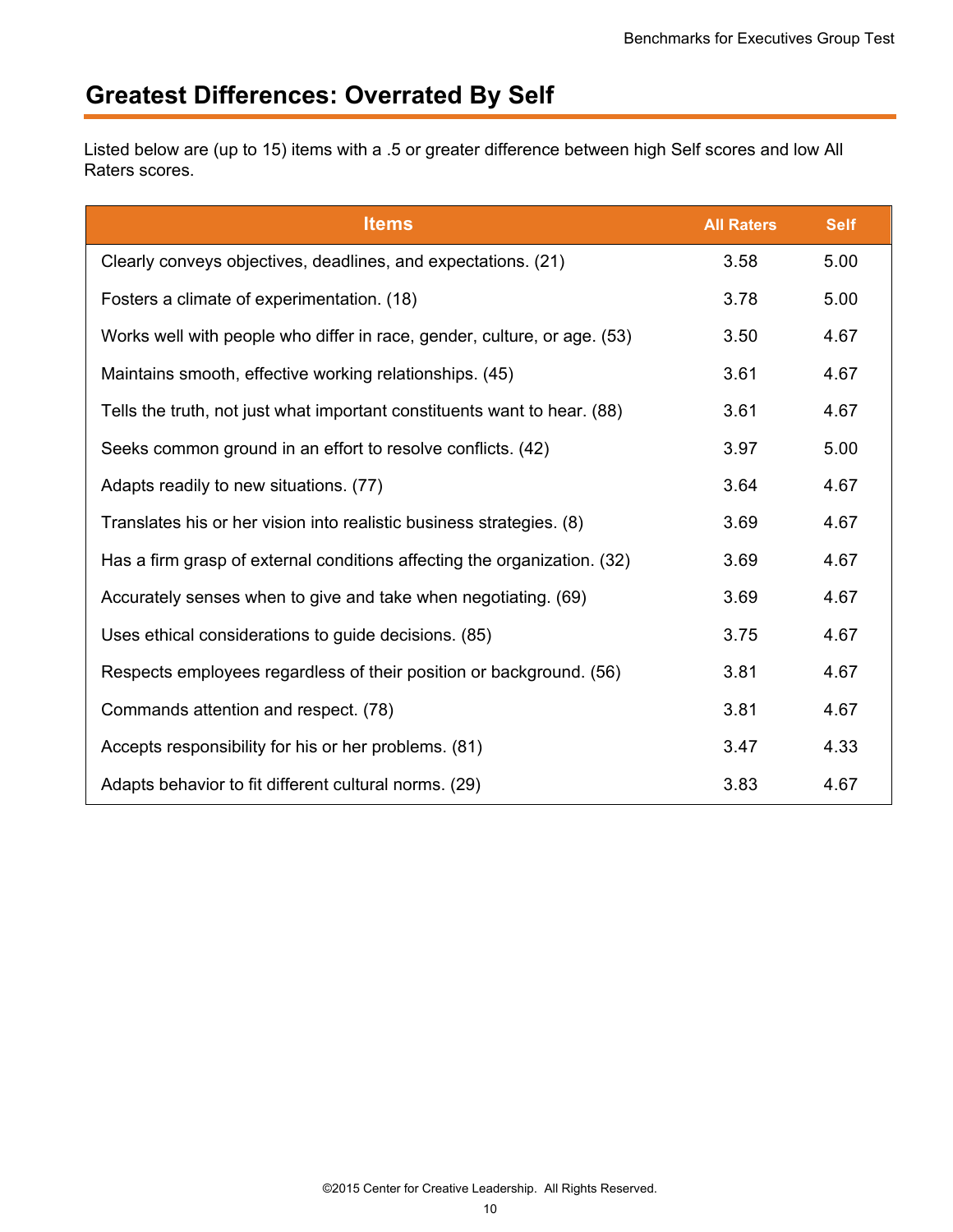## **Greatest Differences: Underrated By Self**

Listed below are (up to 15) items with a .5 or greater difference between low Self scores and high All Raters scores.

|                           | <b>Items</b> | <b>All Raters</b> | <b>Self</b> |
|---------------------------|--------------|-------------------|-------------|
| No questions met criteria |              |                   |             |